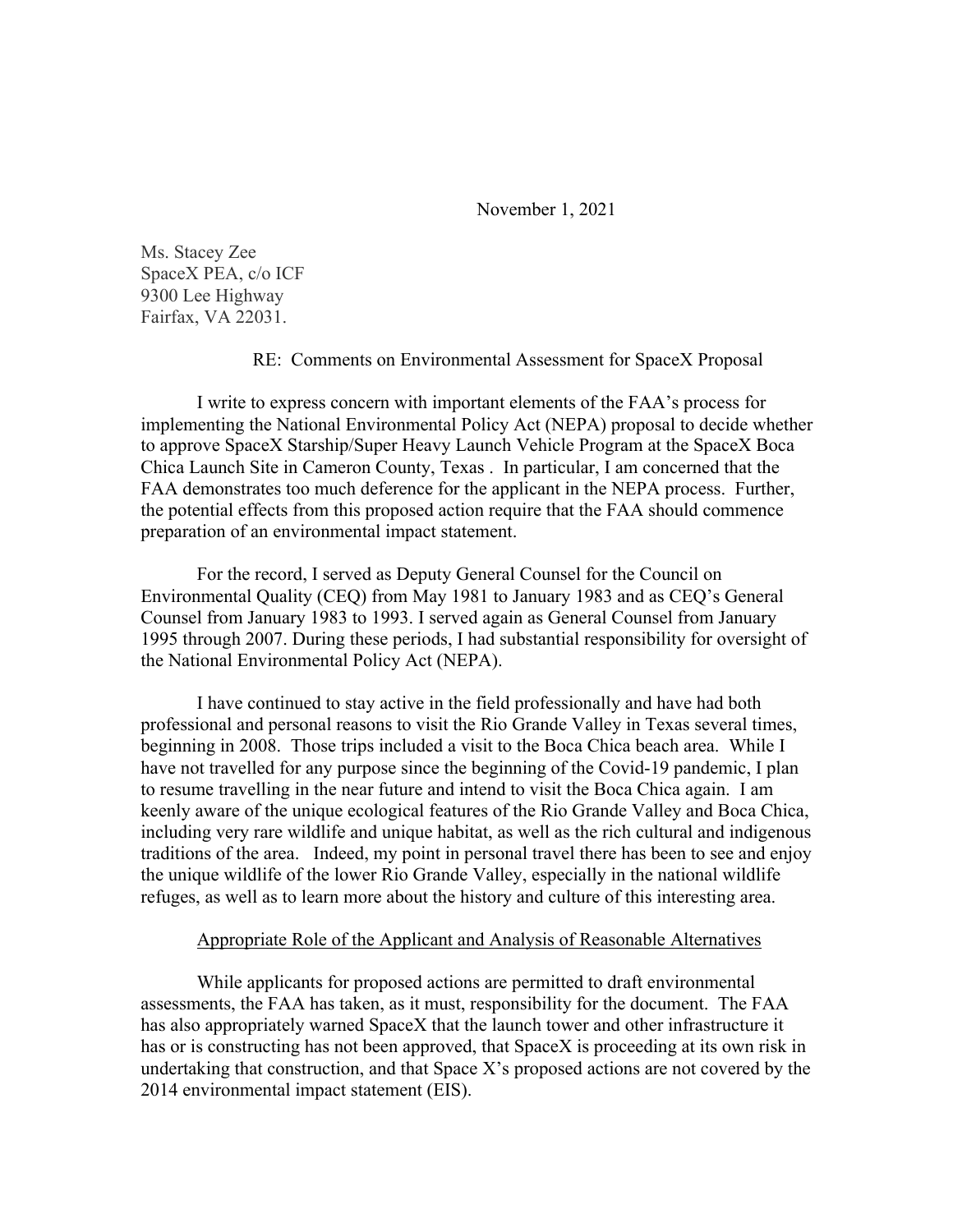It is disappointing, however, that the FAA appears to have inappropriately deferred entirely to Space X's evaluation of reasonable alternatives to the proposed action. Without the requirement to analyze all reasonable alternatives as rigorously and objectively as possible, the NEPA process becomes merely an evaluation of the impacts of a decision already made, not a process for making a decision in accord with this nation's national environmental policies.

The statutory basis for alternatives analysis in EA requires that agencies, "study, develop and describe appropriate alternatives to recommended courses of action in any proposal which involves unresolved conflicts concerning alternative uses of available resources."1 Certainly, the situation at issue involves serious unresolved conflicts. The fact that the proposal comes from an applicant instead of the FAA does not lessen the FAA's responsibility to take a "hard look" at alternatives to the proposed action, especially those that would mitigate some of the serious effects of Space X's ongoing and potentially expanded operations.2

In the draft EA, the FAA examines only two alternatives – SpaceX's alternative and the no action alternative. The brief discussion of "Alternatives Considered but Eliminated from Further Consideration" in Section 2.3 of the EA succinctly reveals how completely the FAA ceded the alternatives analysis to Space X. It begins by stating that to meet "the purpose and need of SpaceX's proposed Starship/SuperHeavy launch program, Space X determined that action alternatives must meet the following criteria . . . <sup>43</sup> But there is no legal authority that permits agencies to simply adopt the purpose and need statement of an applicant; indeed, federal courts have cautioned agencies not to frame the purpose and need statement in a way that would "define competing 'reasonable alternatives' out of consideration (and even out of existence).<sup>4</sup> The criteria that follow in the EA are clearly and openly framed by SpaceX's needs and evaluation alone ("SpaceX evaluated its existing launch facilities . . . . SpaceX dismissed these launch sites from detailed review."<sup>5</sup>) But while the FAA must understand the applicant's goals, nothing in NEPA law permits the FAA to cede evaluation of alternatives solely based on the applicant's evaluation of its own purpose and need. Indeed, the purpose and need statement and EA violates the FAA's own NEPA procedures that states:

*Purpose and Need. This section briefly describes the underlying purpose and need for the Federal action. It presents the problem being addressed and describes what the FAA is trying to achieve with the proposed action. The purpose and need for the proposed action must be clearly explained and stated in terms that are understandable to individuals who are not familiar with aviation or commercial* 

 $1$  42 U.S.C. § 4332(E).

<sup>&</sup>lt;sup>2</sup> Van Abbema v. Fornell, 807 F.2d 633 (7<sup>th</sup> Cir. 1986). *See also, Davis v. Mineta*, 302 F.3d  $1104$ ,  $1120$   $(10<sup>th</sup>$  Cir. 2002) ("A properly-drafted EA must include a discussion of appropriate alternatives to the proposed action.")

 $3$  EA, Section 2.3 p. 34.

<sup>4</sup> *Simmons v. U.S. Army Corps of Engineers*, 120 F.3d 664 (7th Cir. 1997).

<sup>&</sup>lt;sup>5</sup> EA, Section 2.3, p. 35.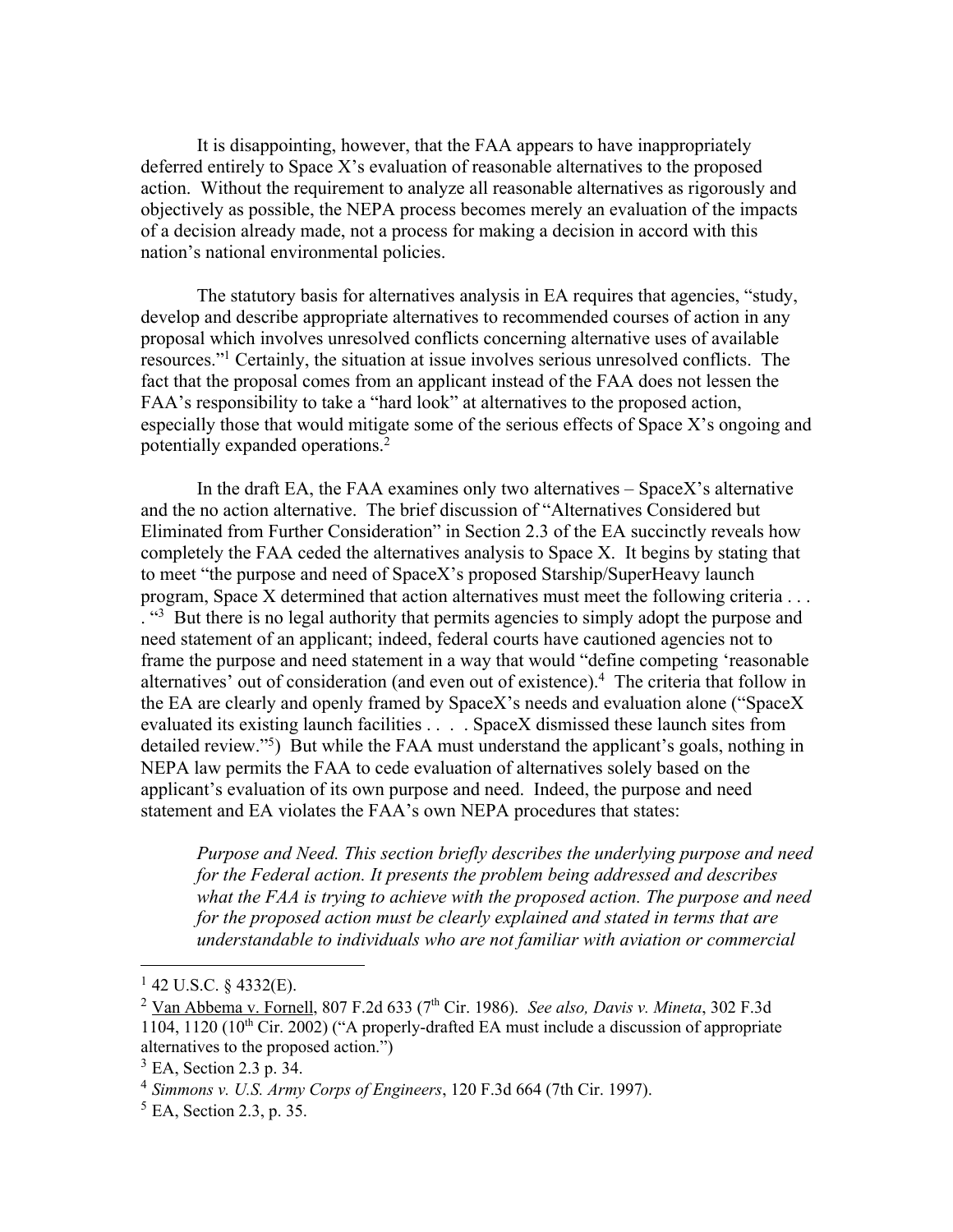*aerospace activities. To provide context while keeping this section of the EA brief, the FAA may incorporate by reference any supporting data, inventories, assessments, analyses, or studies.6*

The FAA Order contains the legally appropriate direction – to identify the federal purpose and need; that is, what the FAA is trying to achieve with this proposed action. Unfortunately, this monumentally inadequate consideration of alternatives leads the reader to conclude that, despite its statements to the contrary, the FAA is tying to get to an approval of SpaceX's proposal without a thoughtful, objective consideration of alternatives.

## The FAA Should Move Directly to Publication of Notice of Intent to Prepare an Environmental Impact Statement

Based on the information presented in the EA, I strongly urge the FAA to move forward to noticing preparation of an EIS. On its face, the EA and the accompanying Biological Assessment demonstrates that this proposed action will adversely affect eighteen historic properties. Further, it is "likely to adversely affect" the Kemp's Ridley Sea Turtle, the Leatherback Sea Turtle, the Hawksbill Sea turtle, the ocelot, the Gulf Coast jaguarundi and the Northern Aplomado Falcon, all endangered species, as well as the Piping Plover, the Red Knot, the Green Sea Turtle and the Loggerhead Sea Turtle, all listed as threatened species under the Endangered Species Act. The action would increase the already constrained access to public land and add serious noise impacts over communities and public lands. These projected impacts far exceed, in my experience, the threshold for preparation of an EIS.

Then there is this truly unique standard by which the EA attempts to conclude that the proposed action is not expected to result in significant climate-related impacts: Because the amount of greenhouse gases (GHG)to be emitted from this project – approximately 47,522 metric tons of carbon dioxide equivalent per year – "is substantially less than the total GHG emissions generated by the United States in 2018."7 This is a remarkable statement. FERC does not and cannot, to my knowledge, cite any legal precedent for the idea that an agency is excused from analyzing climate impacts under NEPA if a proposed action is likely to emit less than the United States' total GHG emissions

The EA also states that, "... at present, no methodology exists that would enable estimating the specific impacts (if any) that this change in GHGs would produce locally or globally."8 The federal courts have long warned against agencies hiding behind the rubric of uncertainty to avoid any type of analysis of climate change. For example, in *Mid*  States Coalition for Progress v. Surface Transportation Board,<sup>9</sup> the Court of Appeals for

 $6$  FAA Order 1050, Section 6-2.1(c).

 $^7$  EA, Table S-3, p. S-11.

 $8$  EA, p. 46.

 $9$  345 F.3d 520 (8<sup>th</sup> Cir. 2003).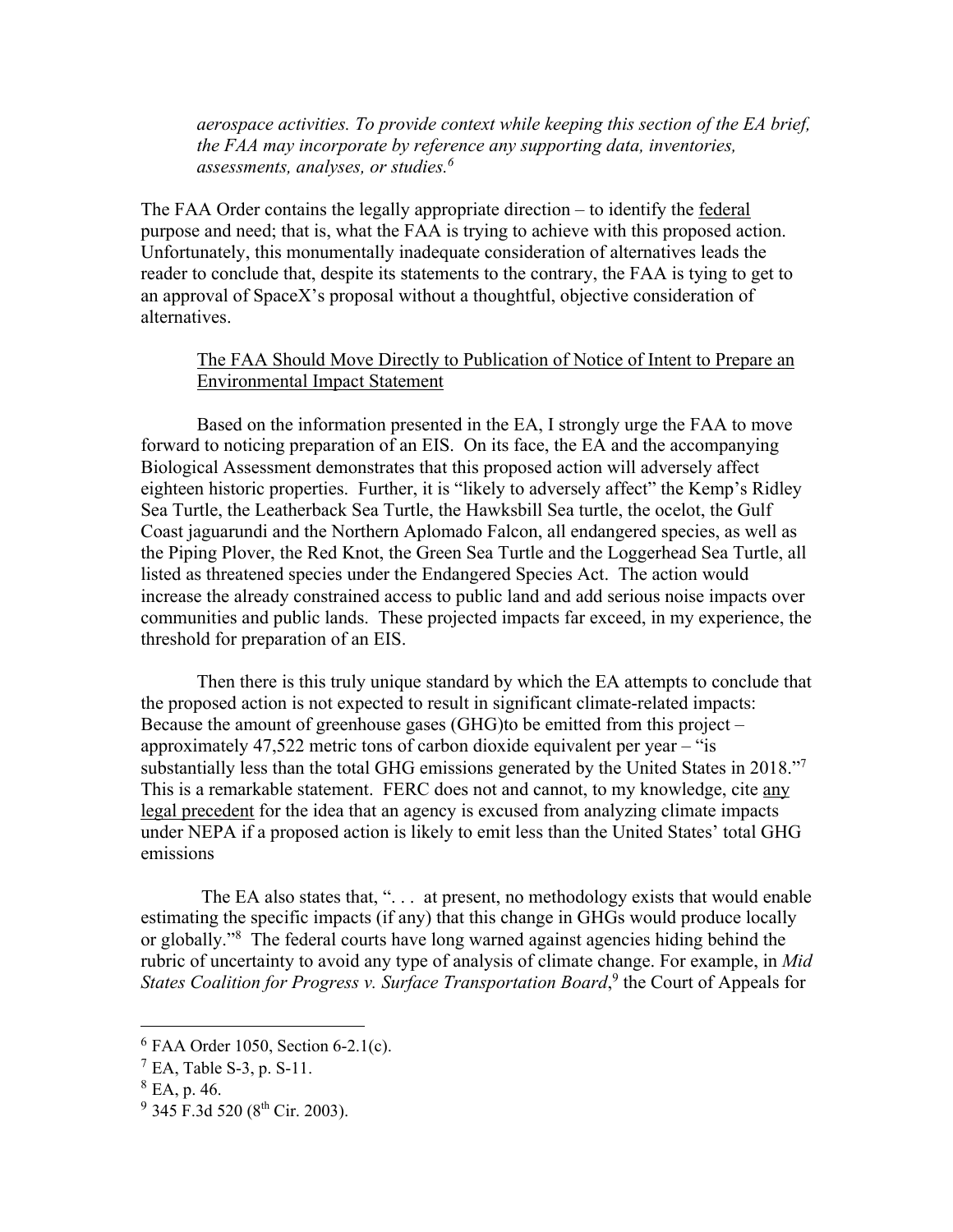the Eighth Circuit dealt with the proposed expansion of a railroad specifically intended to transport low sulfur coal. The Court addressed the lead agency's reluctance to characterize the climate change impacts that would be caused by the increased availability of coal, driving the construction of additional power plants and associated impacts. The applicant plead uncertainty as to where those new power plants would be, arguing that it was not possible to calculate GHG emissions with certainty. As the Court stated (18 years ago!), even if that assertion was accurate, it shows only that the extent of the effect is speculative. "The nature of the effect, however, is far from speculative. " And indeed, a number of federal court decisions have held that agencies must do far more than simply quantify GHG. They must analyze and present in NEPA analyses the "*actual* environmental effects resulting from . . . . emissions of GHG.10 The FAA must do no less here.

## The Applicant's Failure to Meet Closure Limitations Set forth in the 2014 EIS and other Actions Should Increase the FAA's Independent Analysis and Oversight in this Action

I am also concerned about the many indications that SpaceX simply chooses to comply or not with FAA requirements when and if it is convenient. For example, according to public reports, SpaceX violated its launch license in December,  $2020^{11}$ , constructed a new tower despite knowing that the FAA had not approved it,  $12$  has allegedly and repeatedly violated a memorandum of Agreement between Cameron County and the Texas General Land Office that sets forth requirements that are supposed to be met by SpaceX before the public is denied access to Boca Chica beach, $^{13}$  and actually attempted to thwart an investigation by the Cameron County District Attorney into these allegations by, among other things, denying access to County staff to County roads.14 Further, Space X's activities have significantly impeded access to areas of the Lower Rio Grande Valley National Wildlife Refuge, as well as causing considerable damage to tidal flats and other assets in the national wildlife refuge. These impacts have been characterized as "both '*adverse*' and '*severe*' impacts to Refuge public use, management, wildlife, and habitat. <sup>15</sup> This is an unacceptable degradation of public resources for private gain. Additionally, these actions undermine the public's ability to

<sup>10</sup> *Sierra Club v. FERC*, 867 F.3d 1357, 1374-75 (D.C. Cir. 2017); *see also, Center for Biological Diversity v. NHTSA*, 538 F.3d 1172, 1216 (9th Cir. 2008), "The EA does not discuss the *actual* environmental effects resulting from those emissions or place those emissions in context of other CAFÉ rulemakings." (emphasis in original).

<sup>&</sup>lt;sup>11</sup> https://www.theverge.com/2021/1/29/22256657/spacex-launch-violation-explosive-starshipfaa-investigation-elon-musk.

<sup>12</sup> https://www.reuters.com/business/aerospace-defense/faa-warns-spacex-it-has-not-approvednew-texas-launch-site-tower-2021-07-14/

<sup>&</sup>lt;sup>13</sup> Letter from Bill Berg, Agent, Save RGV to Luis Saenz, Cameron County District Attorney and Eddie Trevino, Jr., Cameron County Judge, June 3, 2021.

<sup>&</sup>lt;sup>14</sup> Letter from Louis V. Saenz, Cameron County District Attorney to Shyamal Patel, Senior Director-Starship Operations SpaceX, June 11, 2011.

<sup>&</sup>lt;sup>15</sup> Letter from Manuel Perez III, Acting Complex Refuge Manager, South Texas Refuge Complex, to Daniel P. Murray, Manager, Safety Division, FAA, October 7, 2020.